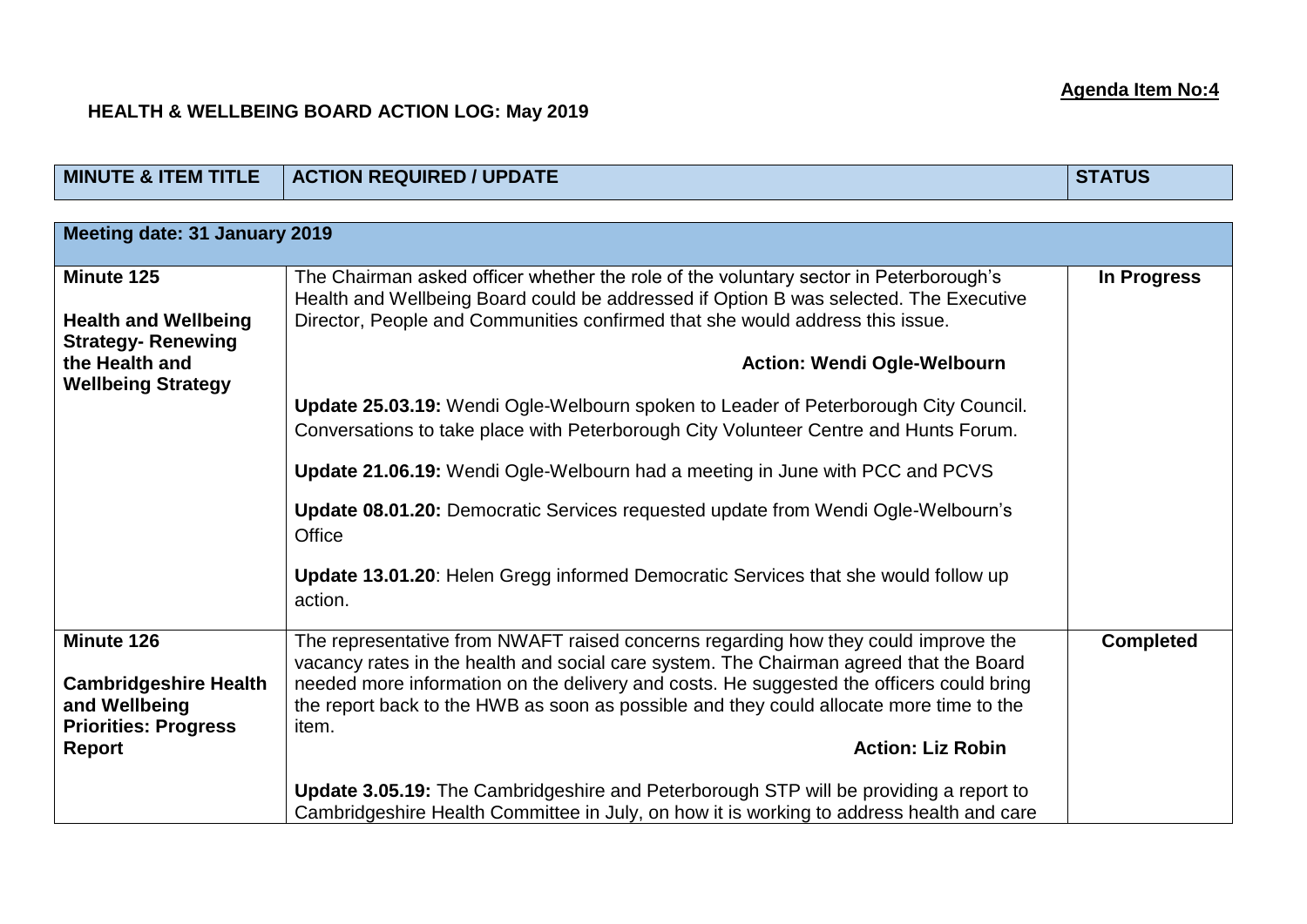| workforce issues including vacancy rates. It is proposed that the STP report to Health<br>Committee is circulated to HWB Board members to provide this information. |  |
|---------------------------------------------------------------------------------------------------------------------------------------------------------------------|--|
| <b>Update 23.09.19: Circulated to HWB.</b>                                                                                                                          |  |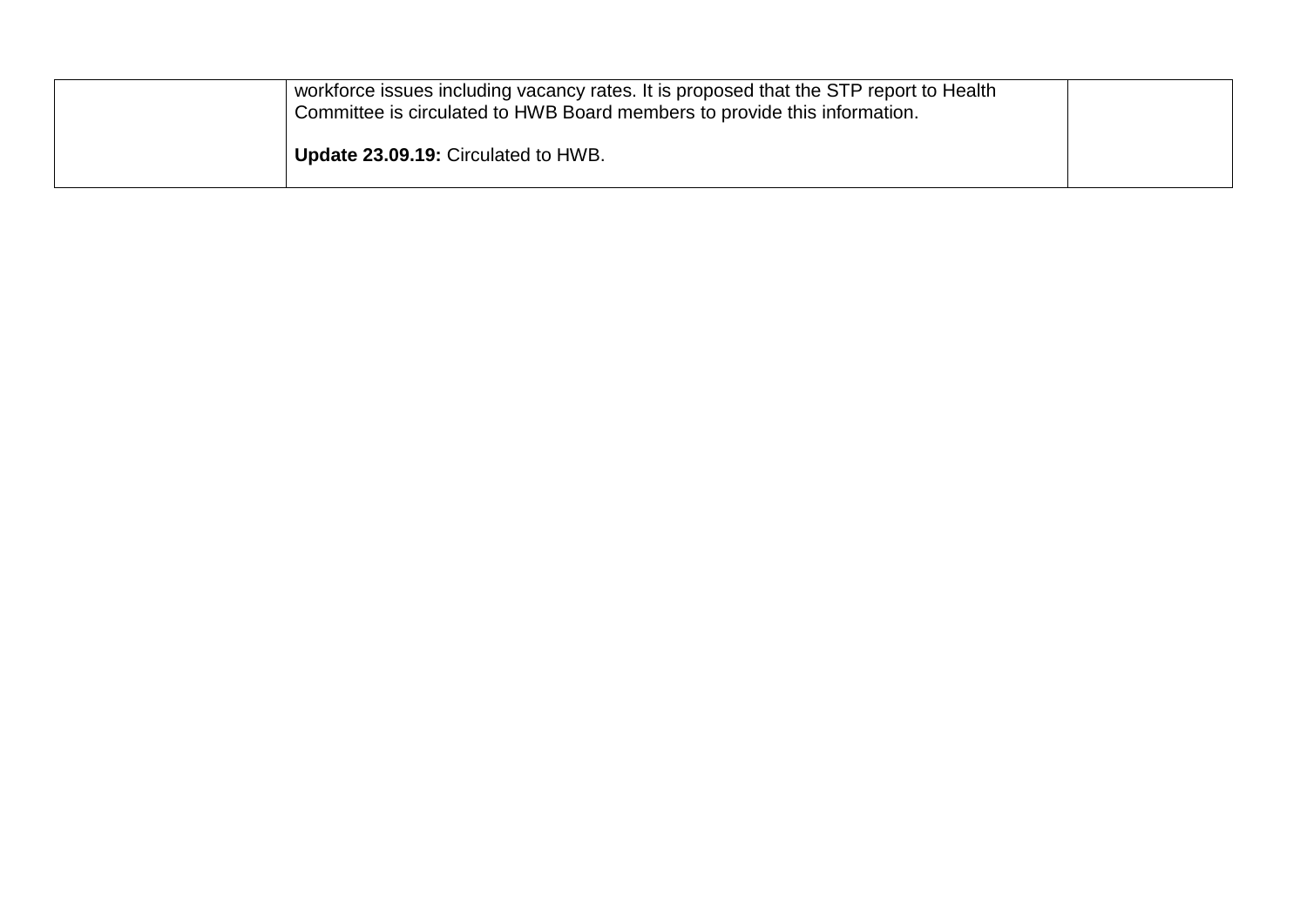| Meeting date: 28 March 2019                         |                                                                                                                                                                     |                  |  |  |
|-----------------------------------------------------|---------------------------------------------------------------------------------------------------------------------------------------------------------------------|------------------|--|--|
| Minute 138                                          | An elected Member requested if the Terms of Reference (TOR) for the Independent<br>Commission. The Director of Strategy and Assurance stated he would circulate the | <b>Completed</b> |  |  |
| <b>Public Service Reform:</b>                       | Independent Commission's TORs and membership list to the Board.                                                                                                     |                  |  |  |
| <b>Combined Authority</b><br><b>Update</b>          | <b>Action: Paul Raynes</b>                                                                                                                                          |                  |  |  |
|                                                     |                                                                                                                                                                     |                  |  |  |
|                                                     | Update 09.01.20: Circulated to the Board.                                                                                                                           |                  |  |  |
| Meeting date: 30 May 2019                           |                                                                                                                                                                     |                  |  |  |
| Minute 148                                          | The Director of Public Health stated that in the event of an application being received she<br>would circulate the draft response to the Board and invite comments. |                  |  |  |
| <b>Scheme of</b>                                    |                                                                                                                                                                     |                  |  |  |
| <b>Authorisations for</b><br><b>Pharmacy</b>        | <b>Action: Liz Robin</b>                                                                                                                                            |                  |  |  |
| <b>Consolidation</b>                                |                                                                                                                                                                     |                  |  |  |
| Minute 150                                          |                                                                                                                                                                     |                  |  |  |
|                                                     | The Director of Public Health suggested they could circulate the papers for the Core Joint<br>Sub-Committee to HWB Board Members for review                         | <b>Completed</b> |  |  |
| <b>Proposal to Update the</b>                       |                                                                                                                                                                     |                  |  |  |
| <b>Terms of Reference for</b><br>the Cambridgeshire | <b>Action: Liz Robin</b>                                                                                                                                            |                  |  |  |
| <b>Health and Wellbeing</b>                         |                                                                                                                                                                     |                  |  |  |
| <b>Board and to Create</b>                          |                                                                                                                                                                     |                  |  |  |
| <b>Further Joint Sub-</b><br><b>Committee with</b>  |                                                                                                                                                                     |                  |  |  |
| Peterborough's Board.                               |                                                                                                                                                                     |                  |  |  |